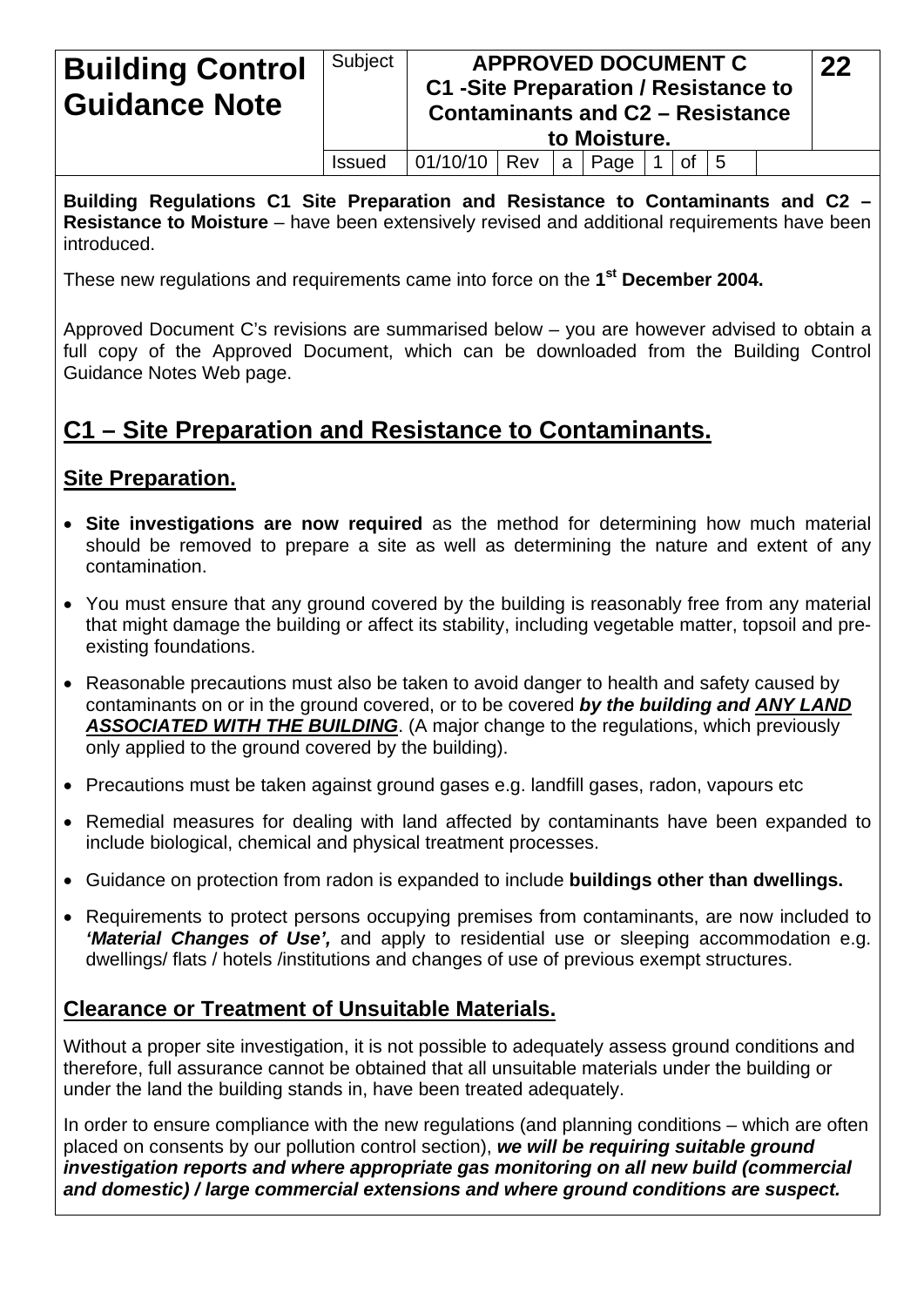| <b>Building Control</b><br><b>Guidance Note</b> | Subject       |          | <b>APPROVED DOCUMENT C</b><br><b>C1 -Site Preparation and Resistance</b><br>to Contaminants and C2 -<br><b>Resistance to Moisture.</b> |   |      |  |                |  |  |  |
|-------------------------------------------------|---------------|----------|----------------------------------------------------------------------------------------------------------------------------------------|---|------|--|----------------|--|--|--|
|                                                 | <b>Issued</b> | 01/10/10 | Rev                                                                                                                                    | a | Page |  | $ 2 $ of $ 5 $ |  |  |  |

This investigation is not to be limited to structural matters and must assess contamination including adjacent sites that could lead to contamination through migration, i.e. landfill gas, Geotechnical / ground water levels and flow, underlying geology and ground and hydro-geological properties all need to be considered.

The extent and level of investigation is to be tailored to the type of development and further guidance on undertaking site investigations is given in BS5930: 1999 and BS8103-1: 1995.

## **Resistance to Contaminants.**

*Definition of contaminant – any substance that is or may become harmful to persons or building, including substances that are corrosive, explosive, flammable, radioactive or toxic.*

Sites could potentially contain wide range of solid, liquid and gaseous contaminants. These can be natural i.e. radon / methane, or man made due to previous use. This may not necessarily be on the site, but could migrate via water flows, landfill gas flow into the site being built upon.

Site investigations must clearly establish what is on the site or can affect the site and identify the potential for naturally derived contamination to cause an issue on the site. Where the site is potentially affected by contaminants, a combined geotechnical and geo-environmental investigation should also be considered.

Guidance on assessing and remediating sites affected by contaminants is given in the Approved Document Advice is given risk assessments and actions to remove risk to building occupants and land on which the building stands. These risk assessments must be carried out by suitably qualified persons and to an approved model and will then trigger various types of actions to remedy.

#### **Contaminants, once nature/extent are determined, you can then either:**

- a) treat the contaminants to eliminate or reduce the toxicity or harmful properties.
- b) block or have the pathways to humans removed by isolating the contaminant beneath protective layers or installing barriers to prevent migration.
- c) have the contamination removed and replaced with inert materials.
- d) or re-design the scheme to avoid the contamination.

## **Methane and Other Gases from the Ground.**

Any sites within 250m of the boundary of a landfill site must have an appropriate risk assessment and investigations carried out, which will then allow suitable remedial measures to be designed in the proposals, i.e., installation of gas barriers and venting, etc. However depending on site conditions gas migration may range between 0-3+km.

Approved Document provides information on technical documents that provide technical guidance to prevent problems from landfill gases occurring.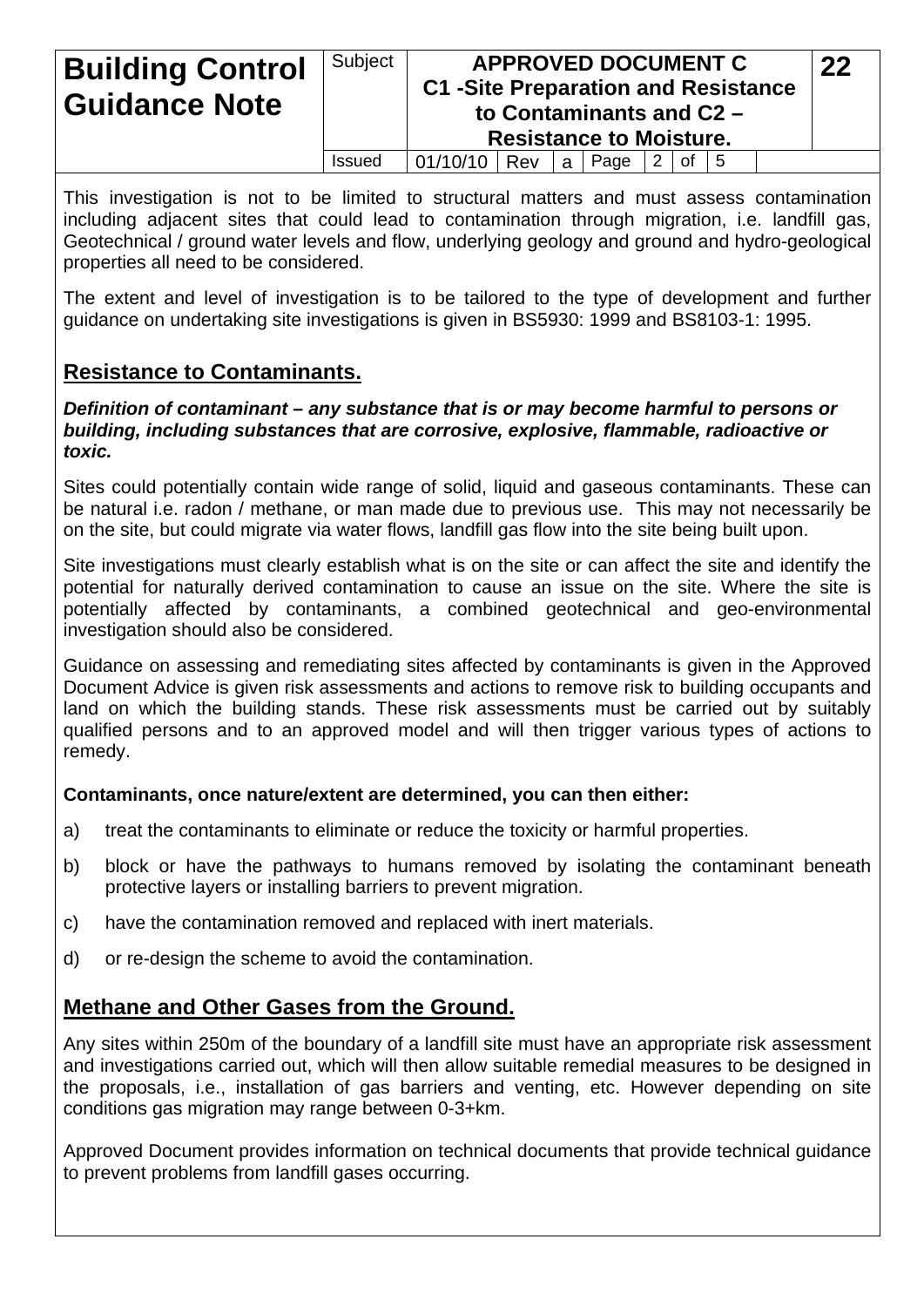| <b>Building Control</b><br><b>Guidance Note</b> | Subject       |          | <b>APPROVED DOCUMENT C</b><br><b>C1 -Site Preparation and Resistance</b><br>to Contaminants and C2 -<br><b>Resistance to Moisture.</b> |     |            |  |    |              |  |  |  |
|-------------------------------------------------|---------------|----------|----------------------------------------------------------------------------------------------------------------------------------------|-----|------------|--|----|--------------|--|--|--|
|                                                 | <b>Issued</b> | 01/10/10 | Rev                                                                                                                                    | a : | Page $ 3 $ |  | 0f | <sup>5</sup> |  |  |  |

## **Clearance or Treatment of Unsuitable Material.**

- a) Vegetable matter e.g. turf, roots etc., must be removed to a depth to prevent re-growth.
- b) Where mature trees are present, heave and shrinkage precautions have to be taken to protect the building/services. New maps are provided showing shrinkable clays and volume change potential of the clays.
- c) Previously used sites consider removal of existing foundations, services, tanks and other infrastructure that could endanger persons.
- d) Sites containing fill or made ground full investigation required into its compressibility / potential for collapse on wetting and to the appropriate remedial measures to prevent differential settlement.

#### **IMPORTANT NOTES:**

**Failure to tackle landfill or contaminated land issues will result in problems occurring upon property sales – it is now common place for questions to be asked by purchasers' representatives regarding the adequacy of any land remediation and precautions taken against contamination.** 

**You are advised to carefully check you planning conditions, as they may contain contaminated land conditions that you must comply with before development commences.** 

**We work closely with our Pollution Control section, who are responsible for setting planning contaminated land conditions and assist Building Control in determining whether or not your proposal comply with Part C. For further information use the following link to our contaminated land site.** 

<http://www.tameside.gov.uk/ehealth/contaminatedland/plnbldcontrol.htm>

**In order to ensure compliance with the new regulations and planning conditions, we will be requiring suitable ground investigation reports and where appropriate gas monitoring on all new build (commercial and domestic) / large commercial extensions and where ground conditions are suspect.** 

## **Sub-Soil Drainage.**

Adequate sub-soil drainage shall be provided to avoid:

- a) passage of ground water to the building interior; and
- b) building damage, including damage through the transport of waterborne contaminants to the building foundations or into the building or its services.

## **C2 – Resistance to Moisture.**

Floors, walls and roofs of a building should be designed to protect people using the building from harmful effects caused by ground moisture /rain and wind-driven spray /interstitial and surface condensation and spillage of water from or associated with sanitary fittings or fixed appliances.

#### **Floors.**

- a) All floors should not promote surface condensation or mould growth.
- b) Slabs with more than 600mm of fill under, *must be suspended or suspended reinforced*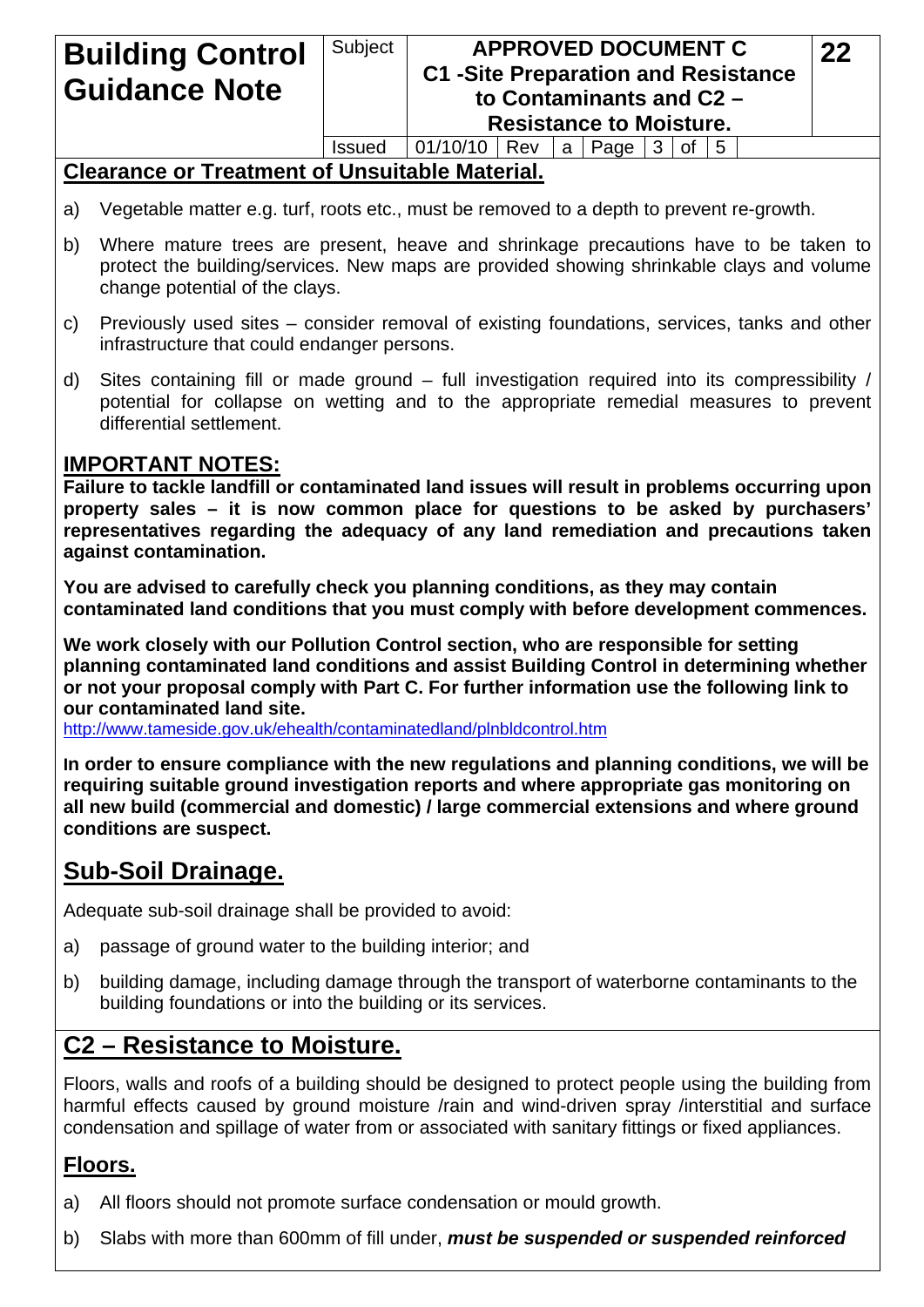| <b>Building Control</b><br><b>Guidance Note</b> | Subject       |                      | <b>APPROVED DOCUMENT C</b><br><b>C1 -Site Preparation and Resistance</b><br>to Contaminants and C2 -<br><b>Resistance to Moisture.</b> |  |                     |  |  |  |  |  |  |
|-------------------------------------------------|---------------|----------------------|----------------------------------------------------------------------------------------------------------------------------------------|--|---------------------|--|--|--|--|--|--|
|                                                 | <b>Issued</b> | $ 01/10/10 $ Rev   a |                                                                                                                                        |  | Page $ 4 $ of $ 5 $ |  |  |  |  |  |  |

c. Insulation must resist any attack from aggressive soil or ground water conditions.

**Note:** Some insulation materials used under slabs require d.p.m protection under the board insulation **AND** over the top as well. **(CHECK MANUFACTURERS RECOMMENDATIONS!).**

## **Timber Floors.**

- a) **In areas such as kitchens, utility rooms and bathrooms, where water may be spilled, any flooring board MUST BE MOISTURE RESISTANT! Particularly important for chipboard floors (must be moisture resistant grade in accordance with BS7331:1990).**  Identification marking must be laid upper most to allow easy identification.
- **b) In areas such as kitchens, utility rooms and bathrooms, where water may be spilled, softwood boarding must be min. 20mm thick and of a durable species – alternatively all boards must be preservative treated.**

#### **Suspended Concrete Floors.**

- a) Ventilation is required to sub floors on two opposing walls (1500mm<sup>2</sup>/m run or 500mm<sup>2</sup>/m<sup>2</sup> of floor area, whichever is the greater) and all vent pipes to be min 100mm diameter.
- b) In locations where flooding is likely, you must provide means of inspecting and clearing out the sub-floor voids beneath.

# **WALLS.**

## **Cavity Insulation.**

a) Reference is now made to BS8280 for assessing the suitability of cavity walls for filling. New diagram / tables are provided – '*UK zones for exposure to driving rain'* and *'Maximum recommended exposure zones for insulated masonry walls'. Various forms of* cavity insulation are indicated, together with different cavity widths and wall finishes/pointing are recommended, so that the wall construction does not allow water to penetrate.

Make sure you check exposure zone/conditions and ensure you design your external walls accordingly to suit the exposure to prevent any rain penetration through the construction. You may find, as a result, full fill cavity insulation systems, particularly injection systems are restricted, as well as recessed mortar joints, also all cills and copings are required to have appropriate drip overhangs.

*Obviously, the higher and more exposed the building the greater the risk. More accurate exposure zones maps are given in BS8104:1992.*

- b) *225mm deep clear* wall cavity required below lowest horizontal dpc in walls. Alternatively, a proper cavity tray to protect the inner skin.
- c) *All cavity trays must have 150mm upstands* and suitable cavity weep holes provided (max. 900mm c/s). To openings, a minimum of 2 weepholes must be provided (subject to max. 900mm c/s).
- d) Residual wall cavities in all situations must *be not less than 50mm.*